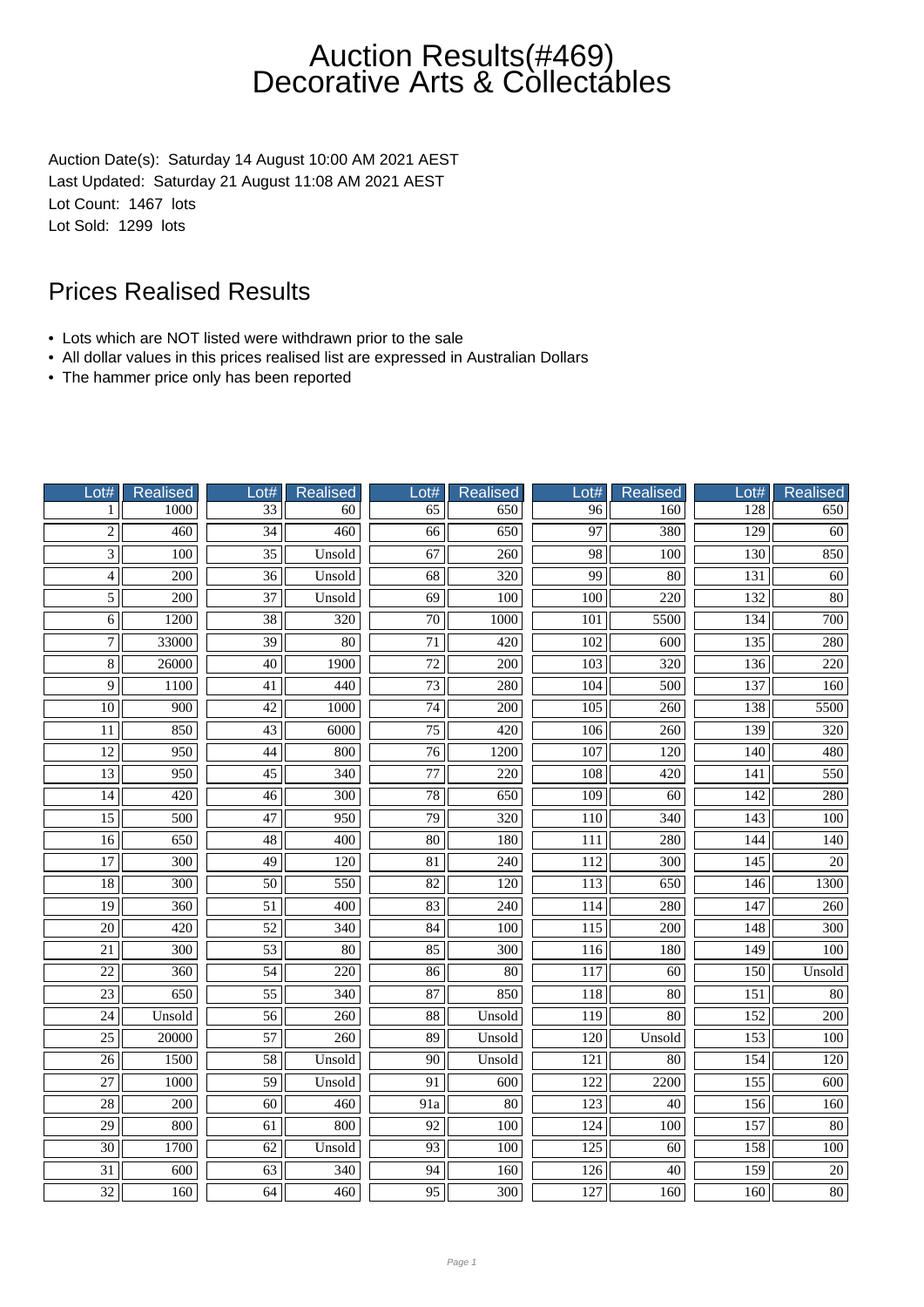Auction Date(s): Saturday 14 August 10:00 AM 2021 AEST Last Updated: Saturday 21 August 11:08 AM 2021 AEST Lot Count: 1467 lots Lot Sold: 1299 lots

- Lots which are NOT listed were withdrawn prior to the sale
- All dollar values in this prices realised list are expressed in Australian Dollars
- The hammer price only has been reported

| Lot#             | <b>Realised</b>  | Lot#             | <b>Realised</b>  | $_0$ ot#          | <b>Realised</b>   | $_0$ ot#         | Realised         | Lot#             | <b>Realised</b>  |
|------------------|------------------|------------------|------------------|-------------------|-------------------|------------------|------------------|------------------|------------------|
| 161              | 950              | 193              | 380              | 225               | 80                | 256              | 80               | 288              | 260              |
| 162              | $\overline{220}$ | 194              | 440              | $\overline{226}$  | $\overline{320}$  | 257              | 120              | 289              | 2000             |
| 163              | $\overline{300}$ | 195              | 360              | 227               | 550               | 258              | 80               | $\overline{290}$ | 600              |
| 164              | 320              | 196              | 200              | 228               | 200               | 259              | 60               | 291              | 160              |
| 165              | 600              | 197              | 80               | 229               | 120               | 260              | Unsold           | 292              | 460              |
| 166              | $\overline{200}$ | 198              | 260              | 230               | 120               | 261              | $\overline{120}$ | $\overline{293}$ | $\overline{900}$ |
| 167              | 500              | 199              | $\overline{220}$ | 231               | 160               | 262              | 160              | 294              | 300              |
| 168              | $\overline{100}$ | $\overline{200}$ | $\overline{120}$ | 232               | 180               | $\overline{263}$ | 320              | $\overline{295}$ | $\overline{500}$ |
| 169              | 260              | 201              | 700              | 233               | Unsold            | 264              | 460              | 296              | 400              |
| 170              | 240              | 202              | 420              | 234               | Unsold            | 265              | 320              | 297              | 180              |
| 171              | 200              | 203              | Unsold           | 235               | 260               | 266              | 200              | 298              | Unsold           |
| $\overline{172}$ | $\overline{120}$ | $\overline{204}$ | 40               | 236               | $\overline{140}$  | 267              | Unsold           | $\overline{299}$ | $\overline{700}$ |
| 173              | Unsold           | $\overline{205}$ | $\overline{300}$ | 237               | 160               | 268              | $\overline{120}$ | $\overline{300}$ | Unsold           |
| 174              | Unsold           | 206              | $\overline{200}$ | 238               | 100               | 269              | $\overline{200}$ | $\overline{301}$ | 280              |
| $\overline{175}$ | 280              | $\overline{207}$ | 480              | 239               | Unsold            | 270              | 220              | 302              | Unsold           |
| 176              | 120              | 208              | 950              | 240               | 300               | 271              | 850              | 303              | Unsold           |
| 177              | $\overline{700}$ | $\overline{209}$ | 7500             | 241               | $\overline{20}$   | $\overline{272}$ | $\overline{80}$  | $\overline{304}$ | 160              |
| 178              | 3600             | 210              | 60               | 242               | 2200              | 273              | 300              | 305              | 120              |
| 179              | 360              | 211              | 650              | $\overline{243}$  | 500               | 274              | 1500             | 306              | 4000             |
| 180              | 140              | 212              | 200              | 244               | 380               | 275              | 380              | 307              | 420              |
| 181              | 120              | 213              | Unsold           | 245               | 480               | 276              | 160              | 308              | 380              |
| 182              | 950              | 214              | 460              | 246               | 480               | $\overline{277}$ | $\overline{120}$ | 309              | $\overline{300}$ |
| 183              | 5000             | $\overline{215}$ | Unsold           | $\overline{247}$  | $\overline{2400}$ | $\overline{278}$ | $\overline{220}$ | $\overline{310}$ | Unsold           |
| 184              | $\overline{80}$  | $\overline{216}$ | 260              | $\overline{247a}$ | 460               | 279              | $\overline{200}$ | $\overline{311}$ | Unsold           |
| 185              | Unsold           | 217              | 460              | 248               | 240               | 280              | 200              | 312              | Unsold           |
| 186              | 180              | 218              | 2400             | 249               | 500               | 281              | 180              | $\overline{313}$ | Unsold           |
| 187              | 400              | 219              | 480              | 250               | 650               | 282              | 260              | 314              | Unsold           |
| 188              | 100              | $\overline{220}$ | 260              | $\overline{251}$  | $\overline{80}$   | $\overline{283}$ | 160              | $\overline{315}$ | 260              |
| 189              | 420              | 221              | Unsold           | 252               | 180               | 284              | 10000            | 316              | 80               |
| 190              | 160              | 222              | 80               | 253               | 440               | 285              | 3800             | $\overline{317}$ | 100              |
| $\overline{191}$ | 220              | 223              | 2600             | 254               | 160               | 286              | 2800             | 318              | 280              |
| 192              | 100              | 224              | 800              | 255               | 60                | 287              | 280              | 319              | Unsold           |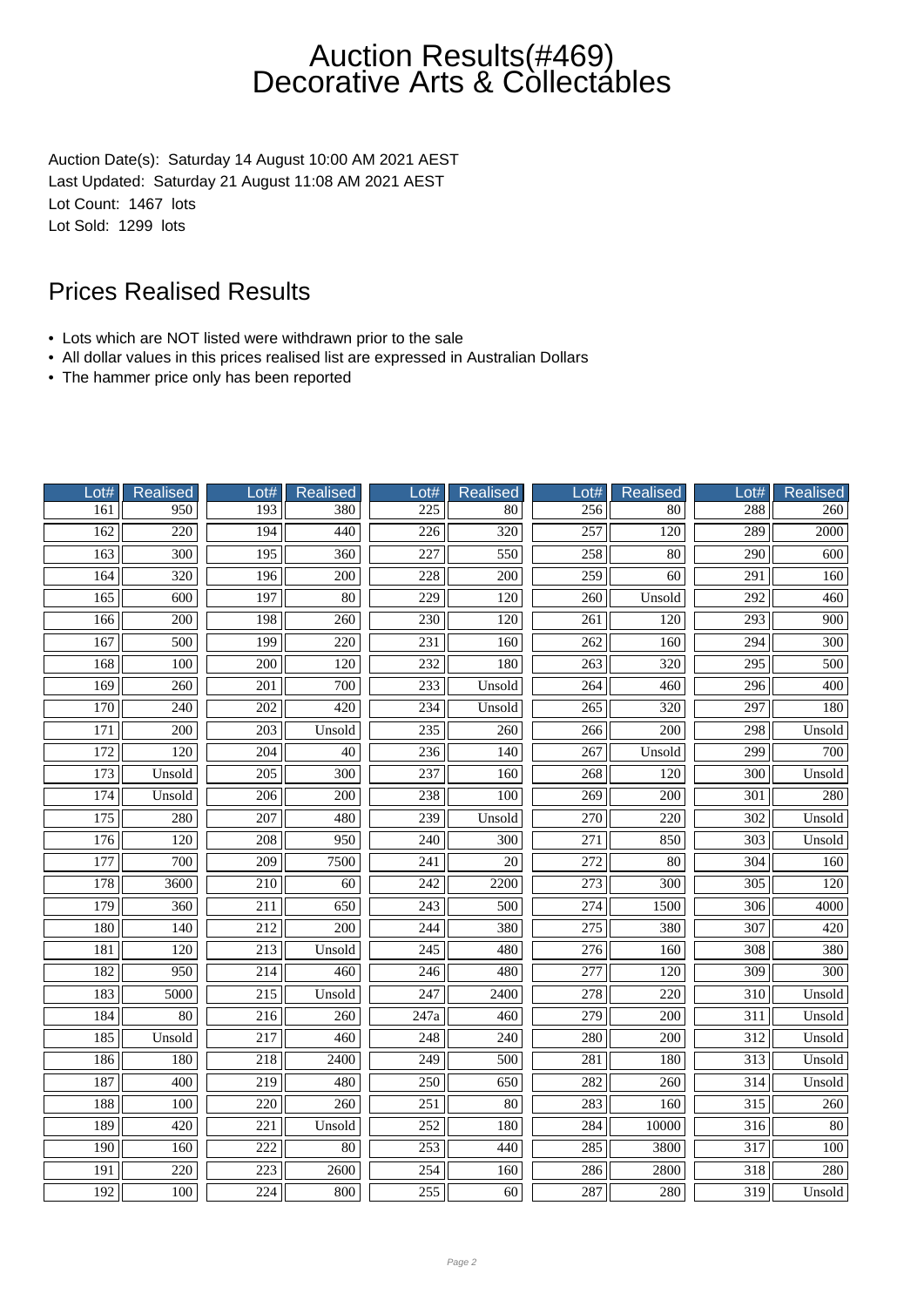Auction Date(s): Saturday 14 August 10:00 AM 2021 AEST Last Updated: Saturday 21 August 11:08 AM 2021 AEST Lot Count: 1467 lots Lot Sold: 1299 lots

- Lots which are NOT listed were withdrawn prior to the sale
- All dollar values in this prices realised list are expressed in Australian Dollars
- The hammer price only has been reported

| Lot#             | Realised         | Lot#             | <b>Realised</b>  | Lot#             | <b>Realised</b>  | Lot#             | <b>Realised</b>  | Lot#             | <b>Realised</b>  |
|------------------|------------------|------------------|------------------|------------------|------------------|------------------|------------------|------------------|------------------|
| 320              | 100              | 352              | 260              | 384a             | 240              | 416              | 100              | 448              | 550              |
| $\overline{321}$ | 320              | 353              | $\overline{340}$ | 385              | $\frac{2600}{ }$ | 417              | 850              | 449              | 100              |
| 322              | Unsold           | 355              | 80               | 386              | 320              | 418              | 220              | 450              | 160              |
| 323              | 1000             | 356              | 360              | 387              | 320              | 419              | 80               | 451              | 220              |
| 324              | 3200             | $\overline{357}$ | 160              | 388              | 220              | 420              | 400              | 452              | Unsold           |
| $\overline{325}$ | 11000            | 358              | 240              | 389              | 280              | 421              | 1100             | 453              | 120              |
| $\overline{326}$ | $\overline{700}$ | 359              | $\overline{40}$  | 390              | $\overline{320}$ | $\overline{422}$ | 3400             | 454              | $\overline{200}$ |
| $\overline{327}$ | Unsold           | 360              | 80               | 391              | 440              | 423              | $\overline{240}$ | 455              | 4000             |
| 328              | 160              | 361              | 140              | 392              | 120              | 424              | 380              | 456              | 360              |
| 329              | 400              | 362              | 40               | 393              | 160              | 425              | 260              | 457              | Unsold           |
| 330              | 8500             | 363              | $\overline{40}$  | 394              | 1200             | 426              | 240              | 459              | 120              |
| $\overline{331}$ | $\frac{550}{ }$  | 364              | Unsold           | $\overline{395}$ | Unsold           | 427              | $\overline{200}$ | $\overline{460}$ | Unsold           |
| $\overline{332}$ | 1000             | 365              | $80\,$           | 396              | 160              | 428              | 650              | 461              | 300              |
| 333              | 1000             | 366              | $\overline{80}$  | 397              | 420              | 429              | 1100             | 462              | 180              |
| 334              | Unsold           | 367              | 340              | 398              | 360              | 430              | 300              | $\overline{463}$ | 460              |
| 335              | Unsold           | 368              | 240              | 399              | 200              | 431              | 340              | 464              | 300              |
| $\frac{1}{336}$  | 420              | $\overline{369}$ | $\overline{340}$ | $\overline{400}$ | 140              | 432              | 220              | $\overline{465}$ | 300              |
| $\overline{337}$ | 140              | 370              | 120              | 401              | 360              | 433              | 100              | 466              | 280              |
| 338              | 400              | $\overline{371}$ | $\overline{60}$  | 402              | Unsold           | 434              | Unsold           | 467              | 120              |
| 339              | 420              | 372              | 150              | 403              | 260              | 435              | 200              | 468              | 60               |
| 340              | Unsold           | 373              | 260              | 404              | Unsold           | 436              | 240              | 469              | 1800             |
| $\overline{341}$ | 3750             | 374              | 900              | 405              | $\overline{360}$ | 437              | $\overline{80}$  | 470              | $\overline{300}$ |
| $\overline{342}$ | 1000             | $\overline{375}$ | $\overline{900}$ | 406              | $\overline{360}$ | 438              | $\overline{120}$ | $\overline{471}$ | 280              |
| $\overline{343}$ | 3800             | 376              | Unsold           | 407              | 800              | 439              | 120              | 472              | 950              |
| 344              | Unsold           | 377              | Unsold           | 408              | 320              | 440              | 60               | 473              | 280              |
| 345              | 80               | 378              | Unsold           | 409              | 220              | 441              | 160              | 474              | 300              |
| 346              | 160              | 379              | Unsold           | 410              | 950              | 442              | Unsold           | 475              | 280              |
| 347              | 480              | 380              | 80               | 411              | 850              | 443              | 120              | 476              | 220              |
| 348              | 800              | 381              | $\overline{40}$  | 412              | 100              | 444              | $\overline{140}$ | 477              | $\overline{240}$ |
| 349              | 440              | 382              | 850              | 413              | 340              | 445              | 360              | 478              | 360              |
| 350              | 300              | 383              | 500              | 414              | 320              | 446              | 320              | 479              | 300              |
| 351              | 300              | 384              | 1000             | 415              | 180              | 447              | 180              | 480              | 220              |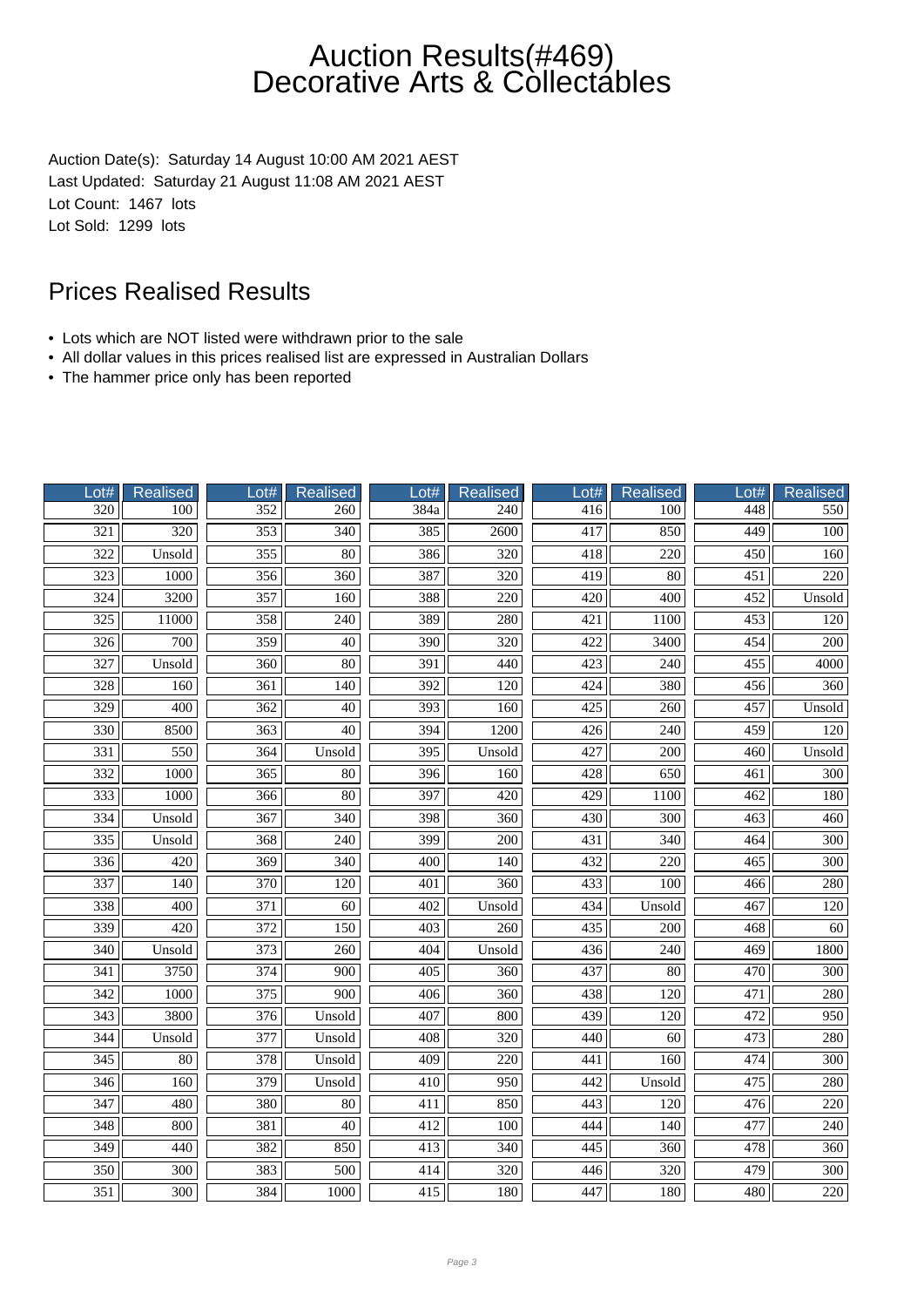Auction Date(s): Saturday 14 August 10:00 AM 2021 AEST Last Updated: Saturday 21 August 11:08 AM 2021 AEST Lot Count: 1467 lots Lot Sold: 1299 lots

- Lots which are NOT listed were withdrawn prior to the sale
- All dollar values in this prices realised list are expressed in Australian Dollars
- The hammer price only has been reported

| Lot#             | Realised         | Lot#             | <b>Realised</b>  | Lot#             | <b>Realised</b>  | $-$ ot#          | Realised         | Lot#             | <b>Realised</b>  |
|------------------|------------------|------------------|------------------|------------------|------------------|------------------|------------------|------------------|------------------|
| 481              | Unsold           | 512              | 60               | 544              | 550              | 576              | 550              | 608              | 2200             |
| 482              | Unsold           | 513              | 1200             | 545              | 6500             | 577              | Unsold           | 609              | 120              |
| 483              | 320              | 514              | 850              | 546              | 420              | 578              | 180              | $\overline{610}$ | $\overline{200}$ |
| 484              | Unsold           | 515              | 1800             | 547              | 200              | 579              | 500              | 611              | 1100             |
| 485              | 220              | 516              | 2600             | 548              | 220              | 580              | 100              | 612              | 340              |
| 486              | 380              | $\overline{517}$ | 160              | 549              | 750              | 581              | Unsold           | $\overline{613}$ | 360              |
| 487              | 360              | $\overline{518}$ | $\overline{600}$ | 550              | 420              | 582              | $\overline{300}$ | $\overline{614}$ | 140              |
| 488              | 120              | $\overline{519}$ | 440              | 551              | 300              | 583              | 480              | $\overline{615}$ | 80               |
| 489              | 200              | 520              | 2200             | 552              | 650              | 584              | 500              | 616              | Unsold           |
| 490              | 1500             | 521              | 2000             | 553              | 700              | 585              | 220              | 617              | 1000             |
| 491              | 4200             | 522              | 750              | 554              | Unsold           | 586              | 220              | 618              | 1800             |
| $\overline{492}$ | Unsold           | $\overline{523}$ | 240              | 555              | 280              | 587              | $\overline{220}$ | 619              | 2600             |
| 493              | $\overline{400}$ | $\overline{524}$ | $\overline{320}$ | 556              | 550              | 588              | 260              | 620              | Unsold           |
| 494              | 200              | 525              | 3200             | 557              | 500              | 589              | 700              | 621              | 280              |
| 495              | 180              | 526              | 500              | 558              | 200              | 590              | 460              | 622              | 300              |
| 496              | Unsold           | 527              | 200              | 559              | 500              | 591              | Unsold           | 623              | 140              |
| 497              | 120              | 528              | 1800             | 560              | $\overline{600}$ | 592              | $\overline{240}$ | 624              | 300              |
| 498              | Unsold           | $\overline{529}$ | 140              | 561              | 850              | $\overline{593}$ | $\overline{40}$  | $\overline{625}$ | 240              |
| 499              | $\overline{60}$  | 530              | 800              | 562              | 700              | 594              | 800              | $\overline{626}$ | $\overline{60}$  |
| 500              | 340              | 531              | 120              | 563              | 400              | 595              | 260              | 627              | 280              |
| 501              | 380              | 532              | 420              | 564              | 160              | 596              | 700              | 628              | 120              |
| 502              | 200              | 533              | 500              | 565              | Unsold           | 597              | 360              | 629              | 160              |
| $\overline{503}$ | $\overline{80}$  | 534              | $\overline{220}$ | 566              | 500              | 598              | $\overline{220}$ | 630              | $\overline{600}$ |
| 504              | $\overline{140}$ | 535              | $\overline{220}$ | 567              | 650              | 599              | $\overline{360}$ | 631              | 340              |
| $\overline{505}$ | 120              | 536              | 1600             | 568              | 900              | 600              | 1400             | 632              | 300              |
| 506              | 100              | 537              | 400              | 569              | 650              | 601              | 500              | 633              | 420              |
| $\overline{507}$ | 140              | 538              | 600              | 570              | $\overline{600}$ | 602              | 220              | 634              | $\overline{100}$ |
| 508              | 120              | 539              | 380              | 571              | 160              | 603              | 200              | 635              | 100              |
| $\overline{509}$ | $\overline{120}$ | 540              | Unsold           | $\overline{572}$ | 750              | 604              | $\overline{260}$ | 636              | $\overline{900}$ |
| 510              | Unsold           | 541              | 260              | 573              | 550              | $\overline{605}$ | 500              | 637              | 2800             |
| $\overline{511}$ | 180              | 542              | 420              | 574              | 320              | 606              | Unsold           | 638              | 400              |
| 511a             | 160              | 543              | 500              | 575              | 900              | 607              | 120              | 639              | 420              |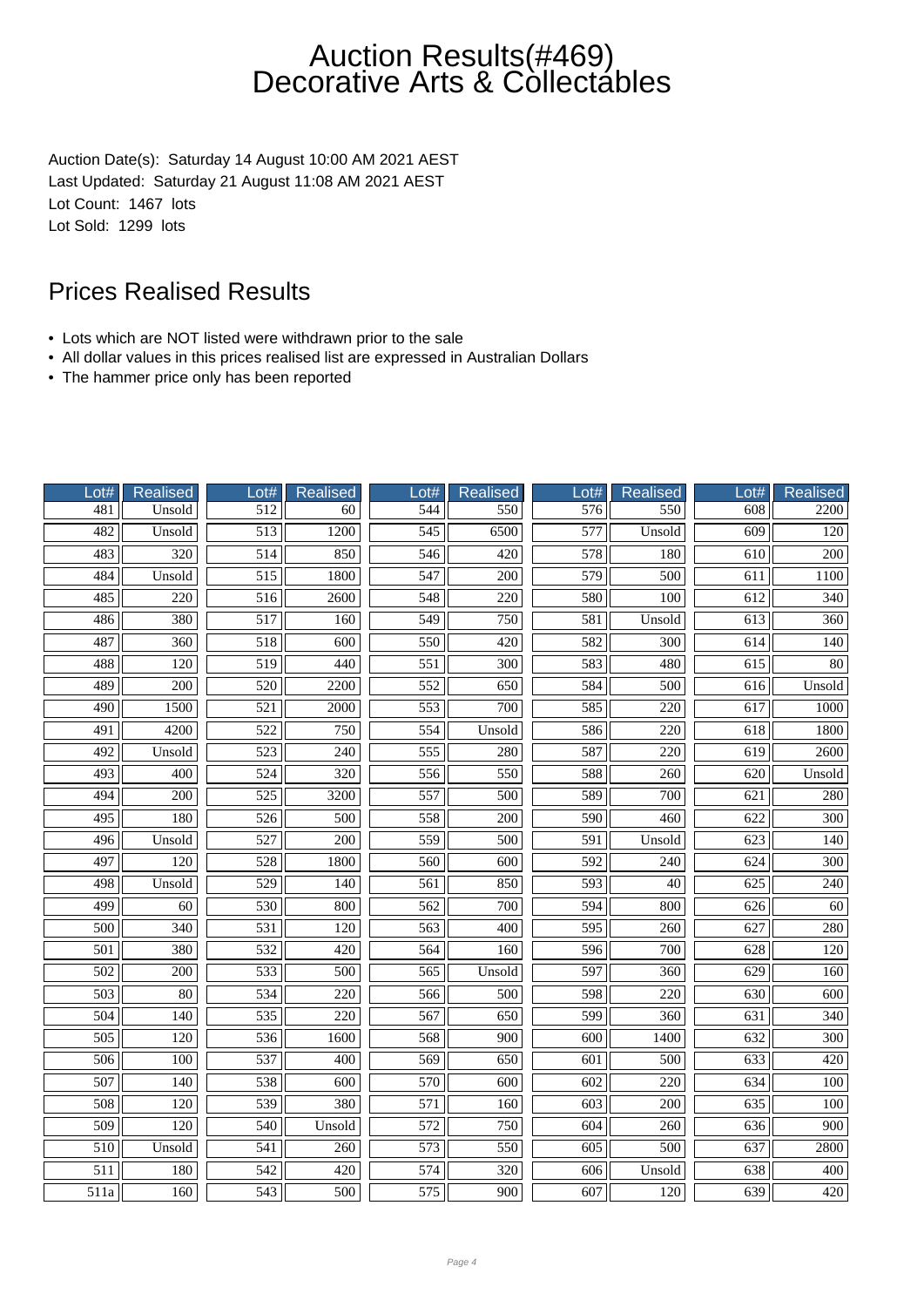Auction Date(s): Saturday 14 August 10:00 AM 2021 AEST Last Updated: Saturday 21 August 11:08 AM 2021 AEST Lot Count: 1467 lots Lot Sold: 1299 lots

- Lots which are NOT listed were withdrawn prior to the sale
- All dollar values in this prices realised list are expressed in Australian Dollars
- The hammer price only has been reported

| Lot#             | <b>Realised</b>  | Lot#             | <b>Realised</b>  | Lot#             | <b>Realised</b>  | Lot#             | Realised         | Lot#             | <b>Realised</b>  |
|------------------|------------------|------------------|------------------|------------------|------------------|------------------|------------------|------------------|------------------|
| 640              | 440              | 672              | 240              | 703              | 160              | 735              | 240              | 767              | 120              |
| 641              | $\overline{120}$ | $\overline{673}$ | $\overline{120}$ | 704              | Unsold           | $\overline{736}$ | 180              | 768              | $\overline{140}$ |
| 642              | Unsold           | 674              | 800              | $\overline{705}$ | $\overline{260}$ | 737              | $\overline{300}$ | 769              | $\overline{80}$  |
| 643              | 750              | 675              | 180              | 706              | Unsold           | 738              | 100              | 770              | 1000             |
| 644              | 60               | 676              | 300              | 707              | Unsold           | 739              | 140              | 771              | 260              |
| 645              | 1800             | 677              | $\overline{500}$ | 708              | $\overline{60}$  | 740              | 600              | $\overline{772}$ | $\overline{420}$ |
| 646              | 200              | 678              | 460              | 709              | 850              | 741              | 2600             | 773              | 240              |
| 647              | 60               | 679              | $\overline{120}$ | 710              | 120              | $\overline{742}$ | $\overline{360}$ | $\overline{774}$ | 380              |
| 648              | 900              | 680              | 60               | $\overline{711}$ | 280              | 743              | 700              | $\overline{775}$ | Unsold           |
| 649              | 100              | 681              | 2400             | 712              | 200              | 744              | 950              | 776              | 700              |
| 650              | Unsold           | 682              | 750              | 713              | 500              | 745              | 1400             | 777              | 600              |
| 651              | 1100             | 683              | Unsold           | $\overline{714}$ | 650              | $\overline{746}$ | 600              | 778              | 440              |
| $\overline{652}$ | $\overline{120}$ | 684              | 480              | 715              | 420              | $\overline{747}$ | 650              | 779              | 1000             |
| 653              | Unsold           | 685              | Unsold           | 716              | 1200             | 748              | 1800             | 780              | Unsold           |
| $\overline{654}$ | 160              | 685a             | 700              | 717              | 160              | $\frac{749}{ }$  | 1000             | 781              | 260              |
| 655              | Unsold           | 686              | 220              | 718              | 100              | 750              | 1800             | 782              | 1100             |
| 656              | 360              | 687              | $\overline{200}$ | 719              | 850              | $\overline{751}$ | 280              | 783              | 1700             |
| 657              | 550              | 688              | 1000             | 720              | 500              | 752              | 300              | 784              | 220              |
| 658              | 750              | 689              | $\overline{300}$ | $\overline{721}$ | 280              | 753              | $\overline{400}$ | 785              | 800              |
| 659              | 2600             | 690              | 180              | 722              | 320              | 754              | 440              | 786              | 480              |
| 660              | Unsold           | 691              | 160              | 723              | Unsold           | 755              | 380              | 787              | 850              |
| 661              | 160              | 692              | $\overline{120}$ | 724              | 140              | 756              | 850              | 788              | 800              |
| 662              | $\overline{200}$ | $\overline{693}$ | $\overline{140}$ | $\overline{725}$ | 400              | $\overline{757}$ | Unsold           | 789              | 460              |
| 663              | $\overline{300}$ | 694              | Unsold           | 726              | $\overline{300}$ | 758              | $\overline{120}$ | 790              | 420              |
| 664              | 420              | 695              | 1200             | 727              | 550              | 759              | 320              | 791              | 2000             |
| 665              | Unsold           | 696              | 650              | 728              | 240              | 760              | 320              | 792              | 480              |
| 666              | 160              | 697              | 220              | 729              | 380              | 761              | 100              | 793              | 850              |
| $\overline{667}$ | 100              | 698              | 260              | 730              | 460              | $\overline{762}$ | 320              | 794              | 140              |
| 668              | 80               | 699              | 460              | 731              | Unsold           | 763              | 160              | 795              | Unsold           |
| 669              | 600              | 700              | 180              | 732              | Unsold           | 764              | 1500             | 796              | 900              |
| 670              | 180              | 701              | 300              | 733              | 600              | 765              | 260              | 797              | 800              |
| 671              | 140              | 702              | 180              | 734              | 500              | 766              | 140              | 798              | 220              |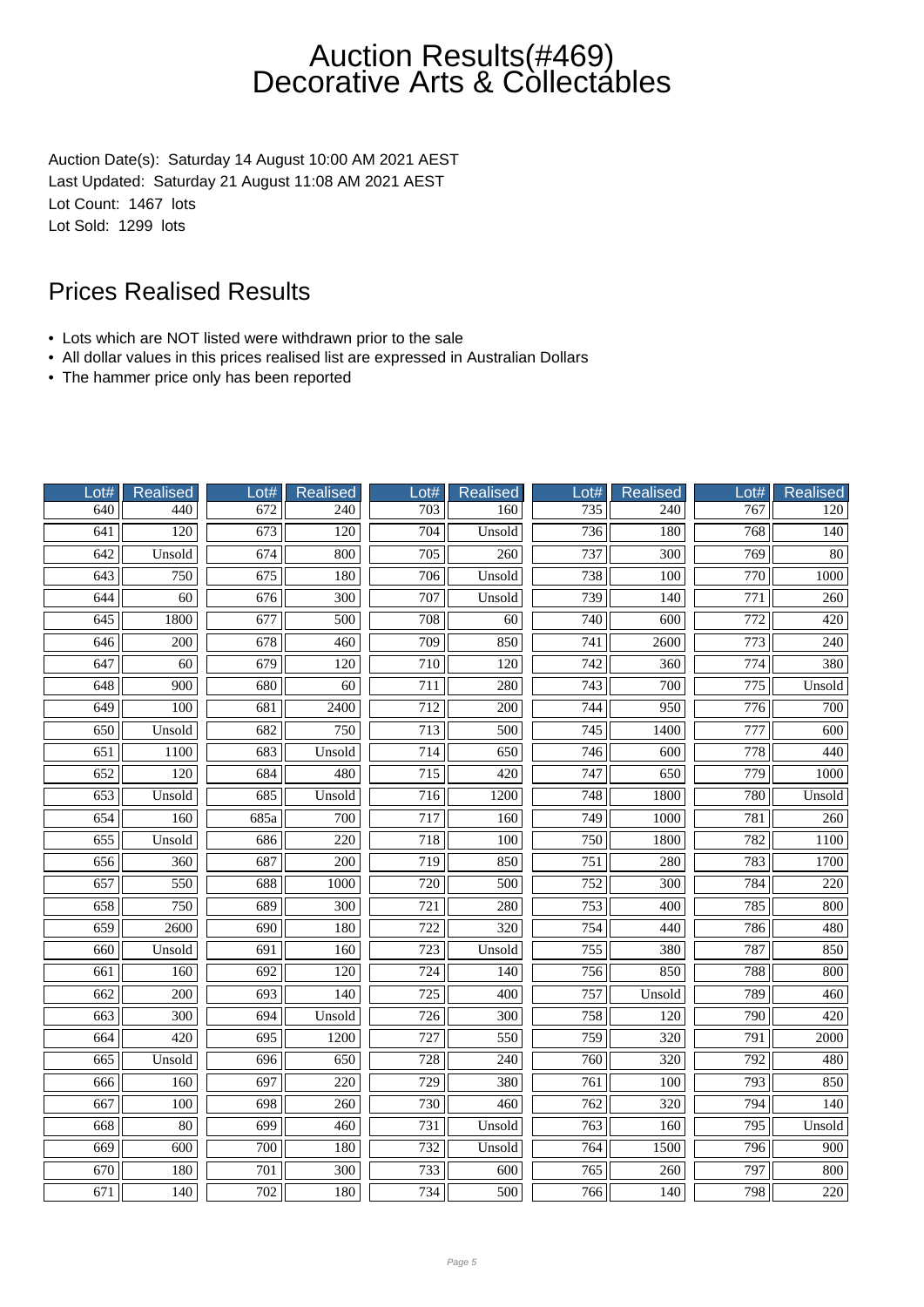Auction Date(s): Saturday 14 August 10:00 AM 2021 AEST Last Updated: Saturday 21 August 11:08 AM 2021 AEST Lot Count: 1467 lots Lot Sold: 1299 lots

- Lots which are NOT listed were withdrawn prior to the sale
- All dollar values in this prices realised list are expressed in Australian Dollars
- The hammer price only has been reported

| Lot#             | Realised         | Lot# | <b>Realised</b>  | Lot#             | <b>Realised</b>  | Lot#             | <b>Realised</b>  | Lot#             | <b>Realised</b>  |
|------------------|------------------|------|------------------|------------------|------------------|------------------|------------------|------------------|------------------|
| 799              | 280              | 833  | 100              | 866              | 1300             | 898              | 380              | 931              | 850              |
| 800              | $\overline{220}$ | 834  | $\overline{80}$  | 867              | $\overline{260}$ | 899              | 650              | 932              | $\overline{360}$ |
| 801              | 260              | 835  | 440              | 868              | 120              | $\overline{900}$ | 1500             | 933              | Unsold           |
| 802              | 280              | 836  | 550              | 869              | 650              | 902              | 1700             | 934              | 1200             |
| 803              | 360              | 837  | 1100             | 870              | 650              | 903              | 220              | 935              | Unsold           |
| 804              | $\overline{200}$ | 838  | 1900             | 871              | 420              | 904              | 500              | 936              | 850              |
| 805              | 260              | 839  | $\overline{120}$ | 872              | 400              | 905              | 650              | 937              | $\overline{200}$ |
| 806              | 4400             | 840  | $\overline{120}$ | 873              | 460              | $\overline{906}$ | 650              | 938              | $\overline{600}$ |
| 807              | 600              | 841  | 80               | $\overline{874}$ | 1100             | 907              | 200              | 939              | 700              |
| 808              | Unsold           | 842  | 1400             | 875              | 240              | 908              | 440              | 940              | 40000            |
| 809              | 80               | 843  | 260              | 876              | 140              | 909              | 360              | 941              | 100              |
| 810              | $\overline{80}$  | 844  | $\overline{80}$  | 877              | 480              | $\overline{910}$ | $\overline{600}$ | 942              | $\overline{340}$ |
| 811              | 14000            | 845  | Unsold           | 878              | 650              | $\overline{911}$ | 220              | 943              | 800              |
| 812              | 1600             | 846  | Unsold           | 879              | 850              | 912              | 240              | 944              | 1200             |
| 813              | 700              | 847  | 100              | 880              | 550              | $\overline{913}$ | 500              | 945              | 380              |
| 814              | 2600             | 848  | 420              | 881              | 500              | 914              | 650              | 946              | 1300             |
| 815              | 550              | 849  | 1200             | 882              | 1200             | 915              | 120              | 947              | 550              |
| 816              | 160              | 850  | 260              | 883              | 500              | $\overline{916}$ | 100              | 948              | 1600             |
| 817              | Unsold           | 852  | 380              | 884              | $\overline{120}$ | 917              | 650              | 949              | 700              |
| 818              | 360              | 853  | 2000             | 885              | 400              | 918              | 120              | 950              | 160              |
| 819              | 420              | 854  | 1000             | 886              | 180              | 919              | 180              | 951              | 200              |
| 820              | 1000             | 855  | $\overline{200}$ | 887              | 550              | 920              | 160              | 952              | $\overline{80}$  |
| 821              | 600              | 856  | $\overline{360}$ | 888              | $\overline{400}$ | $\overline{921}$ | 2600             | $\overline{953}$ | 180              |
| 822              | 340              | 857  | 180              | 889              | $\overline{220}$ | 922              | 400              | 954              | 120              |
| 823              | Unsold           | 858  | 180              | 890              | 1900             | 923              | 600              | 955              | 120              |
| 824              | 240              | 859  | 160              | 891              | 700              | 924              | Unsold           | 956              | 3800             |
| 825              | 700              | 860  | 260              | 892              | Unsold           | 925              | 140              | 957              | 420              |
| 826              | 240              | 861  | Unsold           | 893              | 600              | $\overline{926}$ | 600              | 958              | 160              |
| 827              | 600              | 862  | Unsold           | 894              | 700              | 927              | 240              | 959              | Unsold           |
| 829              | 4000             | 863  | 480              | 895              | 2400             | 928              | 240              | 960              | $\overline{200}$ |
| $\overline{831}$ | 1500             | 864  | 360              | 896              | 2200             | 929              | 200              | 961              | 200              |
| 832              | 1700             | 865  | 280              | 897              | 320              | 930              | 120              | 962              | Unsold           |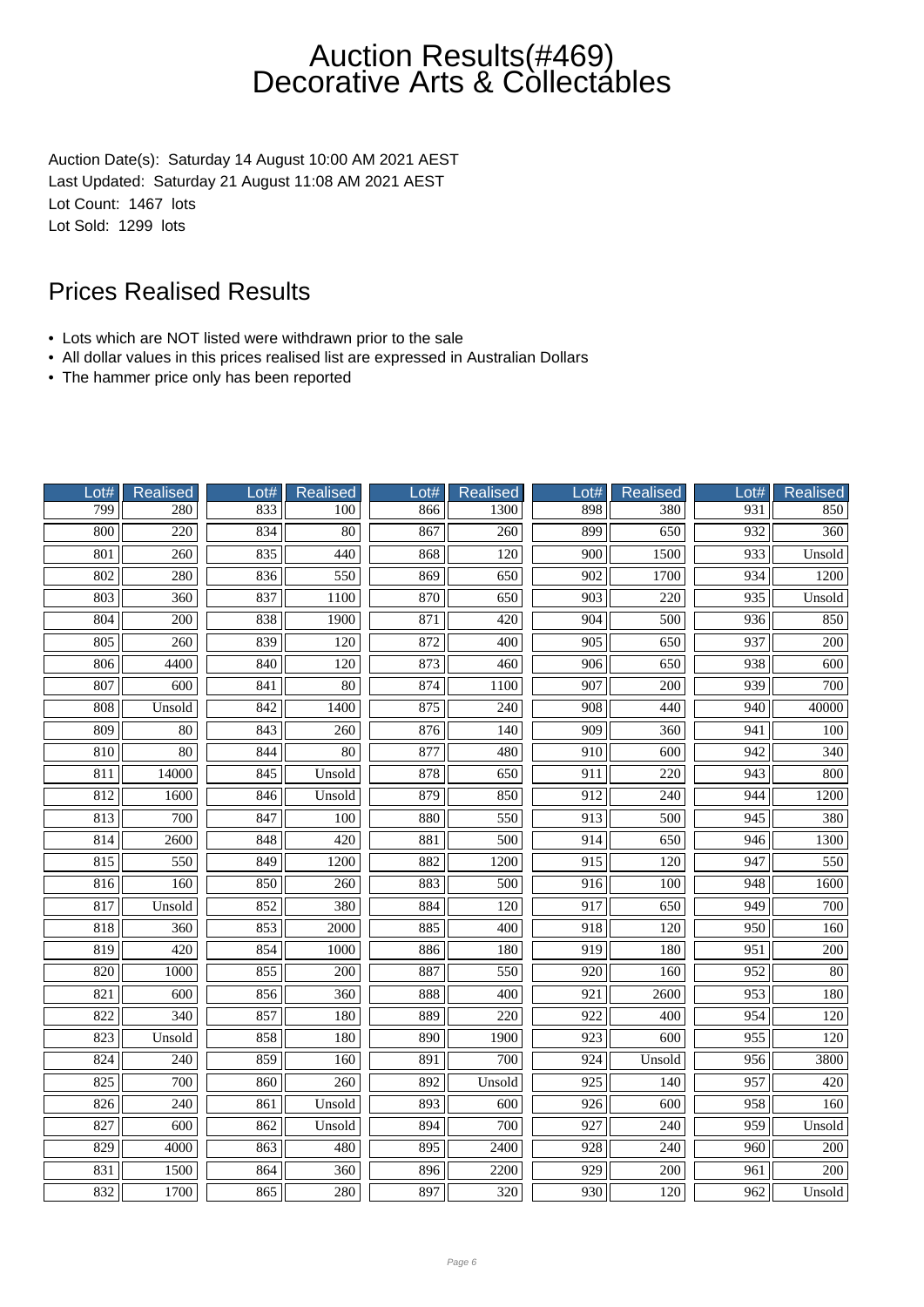Auction Date(s): Saturday 14 August 10:00 AM 2021 AEST Last Updated: Saturday 21 August 11:08 AM 2021 AEST Lot Count: 1467 lots Lot Sold: 1299 lots

- Lots which are NOT listed were withdrawn prior to the sale
- All dollar values in this prices realised list are expressed in Australian Dollars
- The hammer price only has been reported

| Lot#             | <b>Realised</b>  | Lot# | <b>Realised</b>  | Lot# | <b>Realised</b>  | Lot# | Realised         | Lot# | Realised         |
|------------------|------------------|------|------------------|------|------------------|------|------------------|------|------------------|
| 963              | 220              | 995  | 650              | 1027 | 120              | 1059 | 260              | 1091 | 120              |
| 964              | Unsold           | 996  | 550              | 1028 | 1000             | 1060 | 750              | 1092 | Unsold           |
| 965              | Unsold           | 997  | 420              | 1029 | 280              | 1061 | $\overline{600}$ | 1093 | Unsold           |
| 966              | 380              | 998  | 300              | 1030 | 140              | 1062 | $\overline{40}$  | 1094 | 3200             |
| 967              | Unsold           | 999  | 380              | 1031 | 160              | 1063 | 550              | 1097 | Unsold           |
| 968              | 650              | 1000 | 360              | 1032 | $\overline{200}$ | 1064 | Unsold           | 1098 | Unsold           |
| 969              | Unsold           | 1001 | 260              | 1033 | 750              | 1065 | 650              | 1099 | $\overline{240}$ |
| $\overline{970}$ | 1100             | 1002 | 550              | 1034 | 420              | 1066 | 160              | 1100 | 350              |
| 971              | 360              | 1003 | 120              | 1035 | 80               | 1067 | 140              | 1101 | 240              |
| 972              | 550              | 1004 | 260              | 1036 | 240              | 1068 | 120              | 1102 | 120              |
| 973              | Unsold           | 1005 | 460              | 1037 | 120              | 1069 | 100              | 1103 | 120              |
| 974              | 120              | 1006 | 1100             | 1038 | 380              | 1070 | $\overline{220}$ | 1104 | $\overline{340}$ |
| 975              | $\overline{600}$ | 1007 | 360              | 1039 | $\overline{80}$  | 1071 | 150              | 1105 | 120              |
| 976              | 120              | 1008 | $\overline{300}$ | 1040 | $\overline{300}$ | 1072 | $\overline{20}$  | 1106 | 380              |
| 977              | 100              | 1009 | 500              | 1041 | 140              | 1073 | 140              | 1107 | 120              |
| 978              | 240              | 1010 | 750              | 1042 | 200              | 1074 | Unsold           | 1108 | 240              |
| 979              | Unsold           | 1011 | $\overline{240}$ | 1043 | 600              | 1075 | Unsold           | 1109 | 120              |
| 980              | 80               | 1012 | 650              | 1044 | 440              | 1076 | Unsold           | 1110 | 160              |
| 981              | Unsold           | 1013 | $\overline{200}$ | 1045 | 280              | 1077 | Unsold           | 1111 | Unsold           |
| 982              | 100              | 1014 | 360              | 1046 | Unsold           | 1078 | 2800             | 1112 | 100              |
| 983              | 120              | 1015 | 280              | 1047 | 140              | 1079 | Unsold           | 1113 | 600              |
| 984              | $\overline{120}$ | 1016 | $\overline{240}$ | 1048 | 1000             | 1080 | 360              | 1114 | $\overline{220}$ |
| 985              | 160              | 1017 | $\overline{260}$ | 1049 | 800              | 1081 | $\overline{200}$ | 1115 | 900              |
| 986              | 80               | 1018 | 400              | 1050 | 3800             | 1082 | $\overline{80}$  | 1116 | Unsold           |
| 987              | 200              | 1019 | 180              | 1051 | 800              | 1083 | 4200             | 1117 | 120              |
| 988              | 1100             | 1020 | 100              | 1052 | 440              | 1084 | 400              | 1118 | Unsold           |
| 989              | 240              | 1021 | 500              | 1053 | 260              | 1085 | 60               | 1119 | 60               |
| 990              | 180              | 1022 | 260              | 1054 | 160              | 1086 | $\overline{500}$ | 1120 | 140              |
| 991              | 360              | 1023 | 200              | 1055 | 340              | 1087 | 550              | 1121 | 120              |
| 992              | 120              | 1024 | $\overline{300}$ | 1056 | 140              | 1088 | 500              | 1122 | 120              |
| 993              | 380              | 1025 | 600              | 1057 | 1100             | 1089 | 180              | 1123 | 40               |
| 994              | 420              | 1026 | 100              | 1058 | 320              | 1090 | 140              | 1124 | 60               |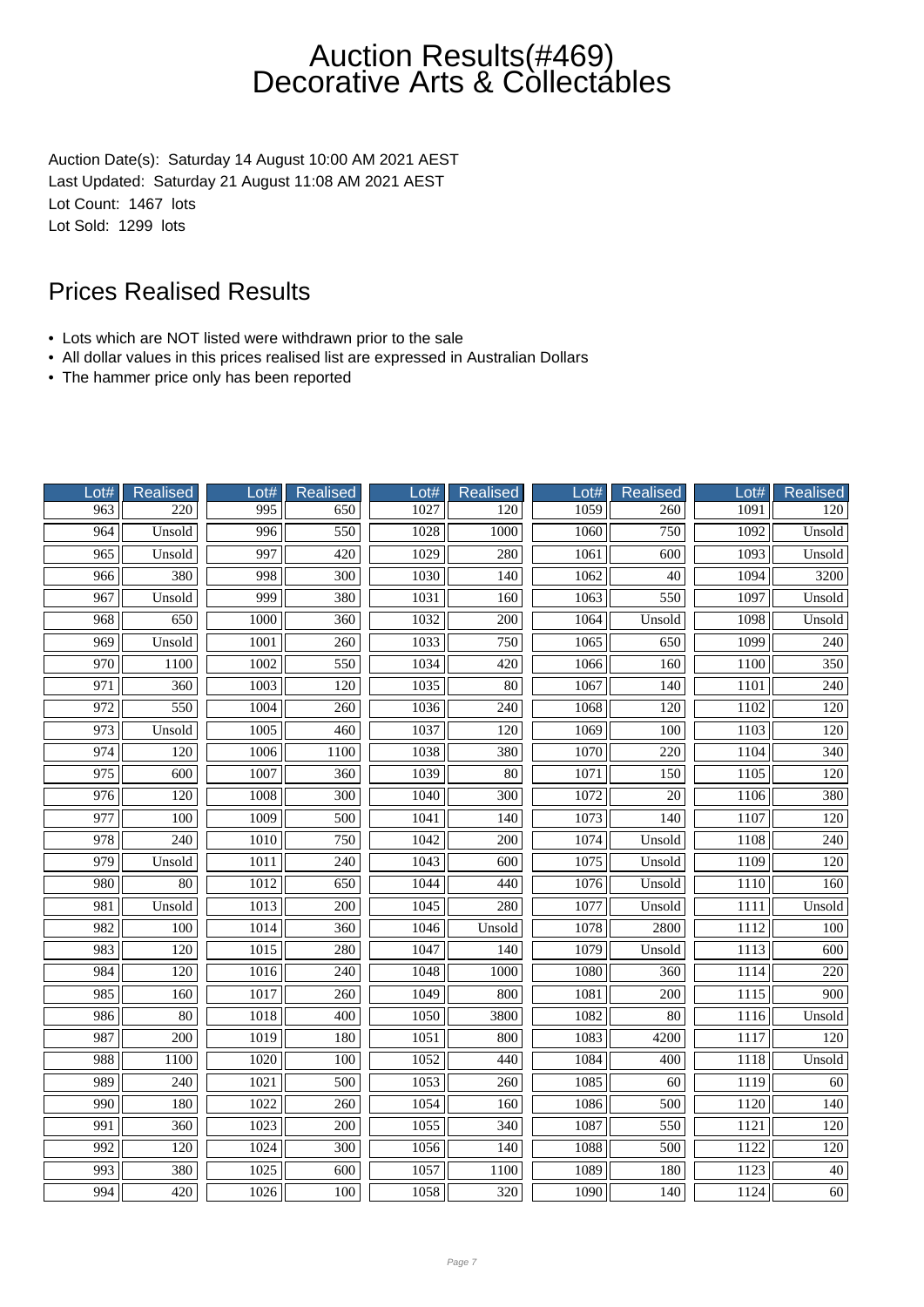Auction Date(s): Saturday 14 August 10:00 AM 2021 AEST Last Updated: Saturday 21 August 11:08 AM 2021 AEST Lot Count: 1467 lots Lot Sold: 1299 lots

- Lots which are NOT listed were withdrawn prior to the sale
- All dollar values in this prices realised list are expressed in Australian Dollars
- The hammer price only has been reported

| Lot# | Realised         | Lot# | Realised         | Lot# | <b>Realised</b>  | Lot# | Realised         | Lot# | Realised         |
|------|------------------|------|------------------|------|------------------|------|------------------|------|------------------|
| 1125 | $\overline{360}$ | 1157 | 120              | 1189 | 100              | 1221 | 60               | 1253 | 180              |
| 1126 | 100              | 1158 | 180              | 1190 | 40               | 1222 | 280              | 1254 | $80\,$           |
| 1127 | $\overline{140}$ | 1159 | $\overline{300}$ | 1191 | $\overline{40}$  | 1223 | 180              | 1255 | 40               |
| 1128 | 160              | 1160 | 280              | 1192 | 160              | 1224 | 340              | 1256 | 80               |
| 1129 | 120              | 1161 | 750              | 1193 | 80               | 1225 | 380              | 1257 | 140              |
| 1130 | 200              | 1162 | 100              | 1194 | 120              | 1226 | 60               | 1258 | 60               |
| 1131 | $\overline{120}$ | 1163 | $\overline{120}$ | 1195 | Unsold           | 1227 | 280              | 1259 | $\overline{80}$  |
| 1132 | 850              | 1164 | 220              | 1196 | 280              | 1228 | 80               | 1260 | $\overline{40}$  |
| 1133 | Unsold           | 1165 | Unsold           | 1197 | 80               | 1229 | 140              | 1261 | 180              |
| 1134 | 3000             | 1166 | 260              | 1198 | 60               | 1230 | 240              | 1262 | 80               |
| 1135 | 280              | 1167 | 100              | 1199 | 200              | 1231 | 420              | 1263 | 240              |
| 1136 | 240              | 1168 | Unsold           | 1200 | 440              | 1232 | 120              | 1264 | 40               |
| 1137 | $\overline{300}$ | 1169 | 200              | 1201 | 420              | 1233 | $\overline{200}$ | 1265 | $\overline{320}$ |
| 1138 | 360              | 1170 | Unsold           | 1202 | 140              | 1234 | 220              | 1266 | 1800             |
| 1139 | 1200             | 1171 | 200              | 1203 | 420              | 1235 | 1500             | 1267 | 850              |
| 1140 | 220              | 1172 | 160              | 1204 | 80               | 1236 | $80\,$           | 1268 | 240              |
| 1141 | 550              | 1173 | Unsold           | 1205 | 180              | 1237 | $\overline{340}$ | 1269 | 360              |
| 1142 | 180              | 1174 | 60               | 1206 | 1200             | 1238 | $\overline{220}$ | 1270 | $\overline{220}$ |
| 1143 | Unsold           | 1175 | $\overline{20}$  | 1207 | 500              | 1239 | $\overline{20}$  | 1271 | 80               |
| 1144 | 750              | 1176 | Unsold           | 1208 | 160              | 1240 | 120              | 1272 | 850              |
| 1145 | 380              | 1177 | 220              | 1209 | 120              | 1241 | 120              | 1273 | 400              |
| 1146 | 180              | 1178 | 180              | 1210 | $\overline{220}$ | 1242 | 160              | 1274 | Unsold           |
| 1147 | 160              | 1179 | 100              | 1211 | 160              | 1243 | $\overline{80}$  | 1275 | $\frac{550}{ }$  |
| 1148 | 1600             | 1180 | 5500             | 1212 | Unsold           | 1244 | 100              | 1276 | $220\,$          |
| 1149 | 1500             | 1181 | 220              | 1213 | 20               | 1245 | 260              | 1277 | 80               |
| 1150 | 1200             | 1182 | 400              | 1214 | 60               | 1246 | 100              | 1278 | 160              |
| 1151 | 1900             | 1183 | 9000             | 1215 | 160              | 1247 | 400              | 1279 | 240              |
| 1152 | 1600             | 1184 | 60               | 1216 | $\overline{300}$ | 1248 | 220              | 1280 | 320              |
| 1153 | 6000             | 1185 | 180              | 1217 | $\overline{80}$  | 1249 | $\overline{120}$ | 1281 | 160              |
| 1154 | 150              | 1186 | Unsold           | 1218 | 180              | 1250 | 550              | 1282 | 1000             |
| 1155 | 1000             | 1187 | 160              | 1219 | 240              | 1251 | 100              | 1283 | 220              |
| 1156 | 650              | 1188 | $80\,$           | 1220 | 120              | 1252 | 80               | 1284 | 200              |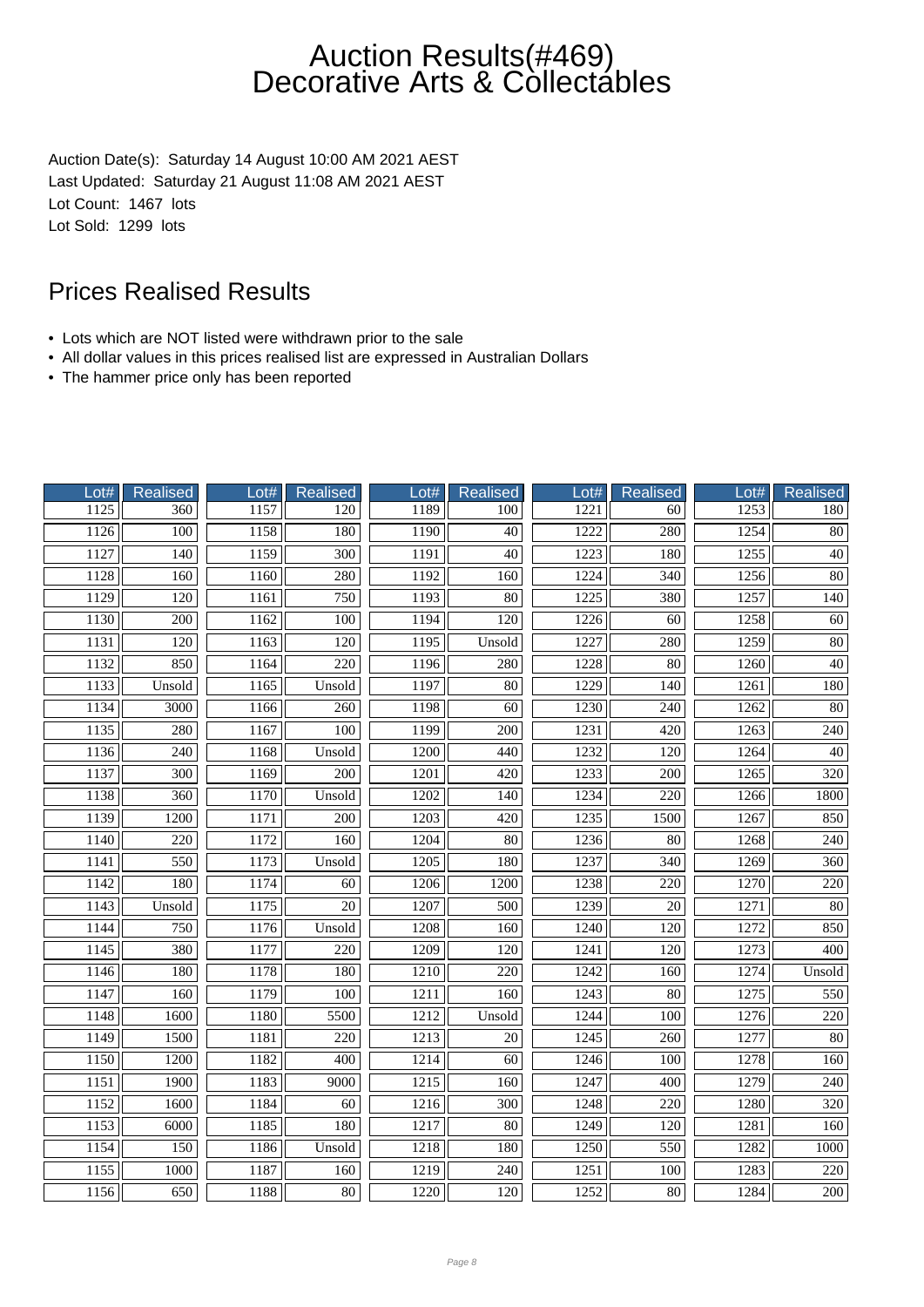Auction Date(s): Saturday 14 August 10:00 AM 2021 AEST Last Updated: Saturday 21 August 11:08 AM 2021 AEST Lot Count: 1467 lots Lot Sold: 1299 lots

- Lots which are NOT listed were withdrawn prior to the sale
- All dollar values in this prices realised list are expressed in Australian Dollars
- The hammer price only has been reported

| Lot# | Realised         | Lot# | <b>Realised</b>  | Lot# | <b>Realised</b>  | Lot# | Realised         |      |                  |
|------|------------------|------|------------------|------|------------------|------|------------------|------|------------------|
| 1285 | 1800             | 1317 | 180              | 1349 | 1900             | 1381 | 120              | 1413 | 80               |
| 1286 | $\overline{80}$  | 1318 | $\overline{300}$ | 1350 | 260              | 1382 | $\overline{100}$ | 1414 | $\overline{220}$ |
| 1287 | $\overline{100}$ | 1319 | Unsold           | 1351 | 200              | 1383 | $\overline{40}$  | 1415 | 160              |
| 1288 | 300              | 1320 | 400              | 1352 | 100              | 1384 | Unsold           | 1416 | 100              |
| 1289 | 300              | 1321 | 160              | 1353 | 200              | 1385 | 380              | 1417 | 100              |
| 1290 | 160              | 1322 | Unsold           | 1354 | 60               | 1386 | 2600             | 1418 | 40               |
| 1291 | 200              | 1323 | 240              | 1355 | 280              | 1387 | 40               | 1419 | Unsold           |
| 1292 | 40               | 1324 | Unsold           | 1356 | 100              | 1388 | 180              | 1420 | 1600             |
| 1293 | 100              | 1325 | 240              | 1357 | 850              | 1389 | Unsold           | 1421 | Unsold           |
| 1294 | 100              | 1326 | 100              | 1358 | 220              | 1390 | Unsold           | 1422 | 400              |
| 1295 | Unsold           | 1327 | Unsold           | 1359 | 340              | 1391 | 140              | 1423 | 480              |
| 1296 | 140              | 1328 | 300              | 1360 | 1000             | 1392 | $\overline{420}$ | 1424 | 440              |
| 1297 | 800              | 1329 | $\overline{220}$ | 1361 | 60               | 1393 | 750              | 1425 | 280              |
| 1298 | 160              | 1330 | $\overline{300}$ | 1362 | 440              | 1394 | 400              | 1426 | 460              |
| 1299 | 380              | 1331 | 240              | 1363 | 340              | 1395 | 750              | 1427 | 280              |
| 1300 | 550              | 1332 | 40               | 1364 | 100              | 1396 | 160              | 1428 | 800              |
| 1301 | Unsold           | 1333 | 80               | 1365 | 120              | 1397 | $\overline{240}$ | 1429 | Unsold           |
| 1302 | 400              | 1334 | 120              | 1366 | 100              | 1398 | 420              | 1430 | Unsold           |
| 1303 | 80               | 1335 | 100              | 1367 | Unsold           | 1399 | 120              | 1431 | Unsold           |
| 1304 | 120              | 1336 | Unsold           | 1368 | 120              | 1400 | Unsold           | 1432 | Unsold           |
| 1305 | 120              | 1337 | 40               | 1369 | 180              | 1401 | 1100             | 1433 | Unsold           |
| 1306 | Unsold           | 1338 | 120              | 1370 | 80               | 1402 | 1000             | 1434 | Unsold           |
| 1307 | $\overline{80}$  | 1339 | $\overline{220}$ | 1371 | $\overline{120}$ | 1403 | 550              | 1435 | Unsold           |
| 1308 | 180              | 1340 | 4800             | 1372 | 900              | 1404 | $\overline{220}$ | 1436 | 140              |
| 1309 | 80               | 1341 | 1200             | 1373 | 140              | 1405 | 140              | 1437 | Unsold           |
| 1310 | 300              | 1342 | Unsold           | 1374 | 240              | 1406 | 800              | 1438 | Unsold           |
| 1311 | 1600             | 1343 | 140              | 1375 | 180              | 1407 | 950              | 1439 | Unsold           |
| 1312 | 5000             | 1344 | Unsold           | 1376 | 260              | 1408 | Unsold           | 1440 | Unsold           |
| 1313 | Unsold           | 1345 | 240              | 1377 | 440              | 1409 | 400              | 1441 | 100              |
| 1314 | 100              | 1346 | 420              | 1378 | $\overline{60}$  | 1410 | $\overline{200}$ | 1442 | 120              |
| 1315 | 800              | 1347 | 1000             | 1379 | 280              | 1411 | 220              | 1443 | Unsold           |
| 1316 | 1000             | 1348 | 100              | 1380 | 260              | 1412 | 800              | 1444 | 200              |